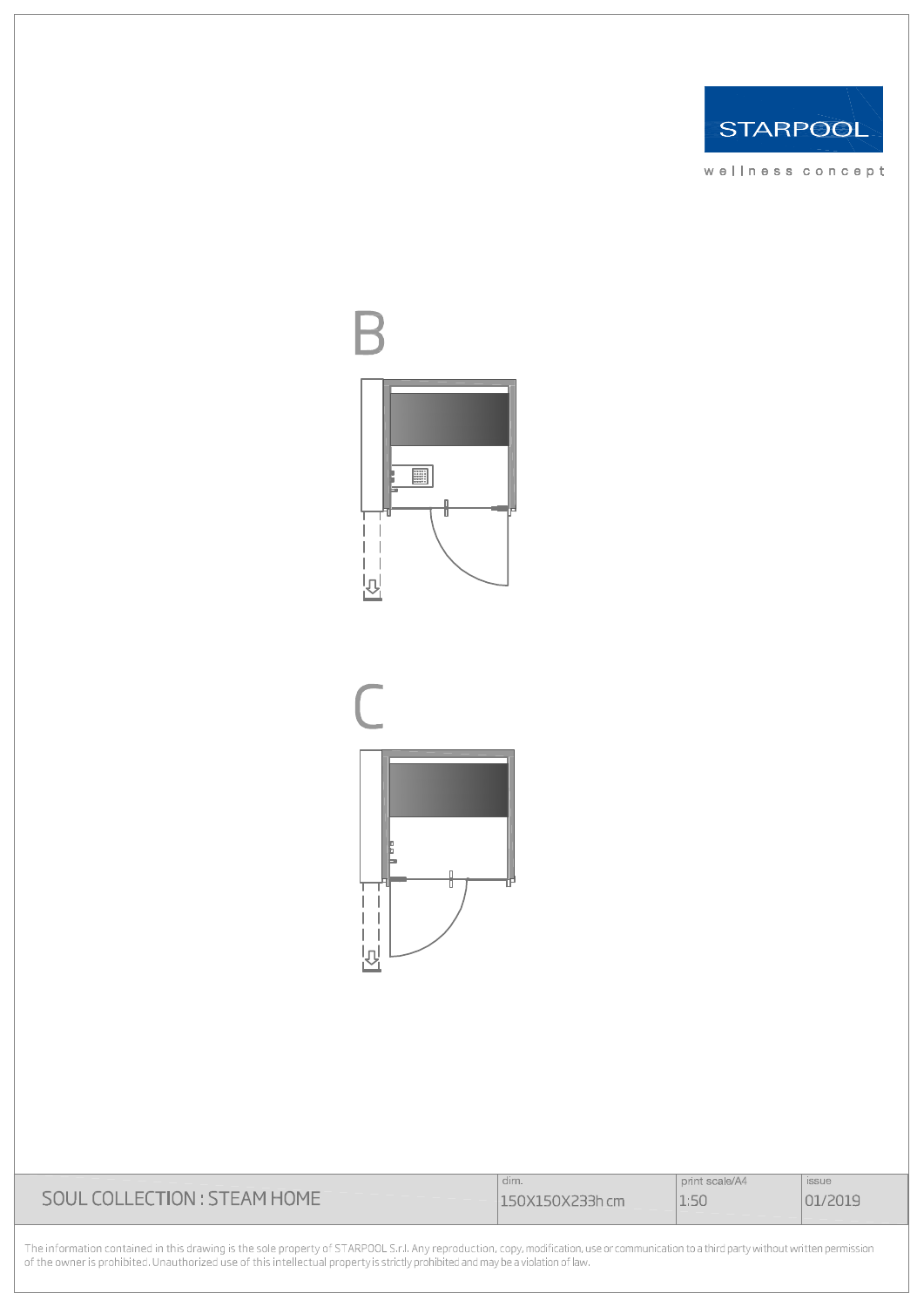

wellness concept





|                              | dim.            | print scale/A4 | <i>issue</i> |
|------------------------------|-----------------|----------------|--------------|
| SOUL COLLECTION : STEAM HOME | 195X150X233h cm | 1:50           |              |
|                              |                 |                |              |

The information contained in this drawing is the sole property of STARPOOL S.r.l. Any reproduction, copy, modification, use or communication to a third party without written permission<br>of the owner is prohibited. Unauthori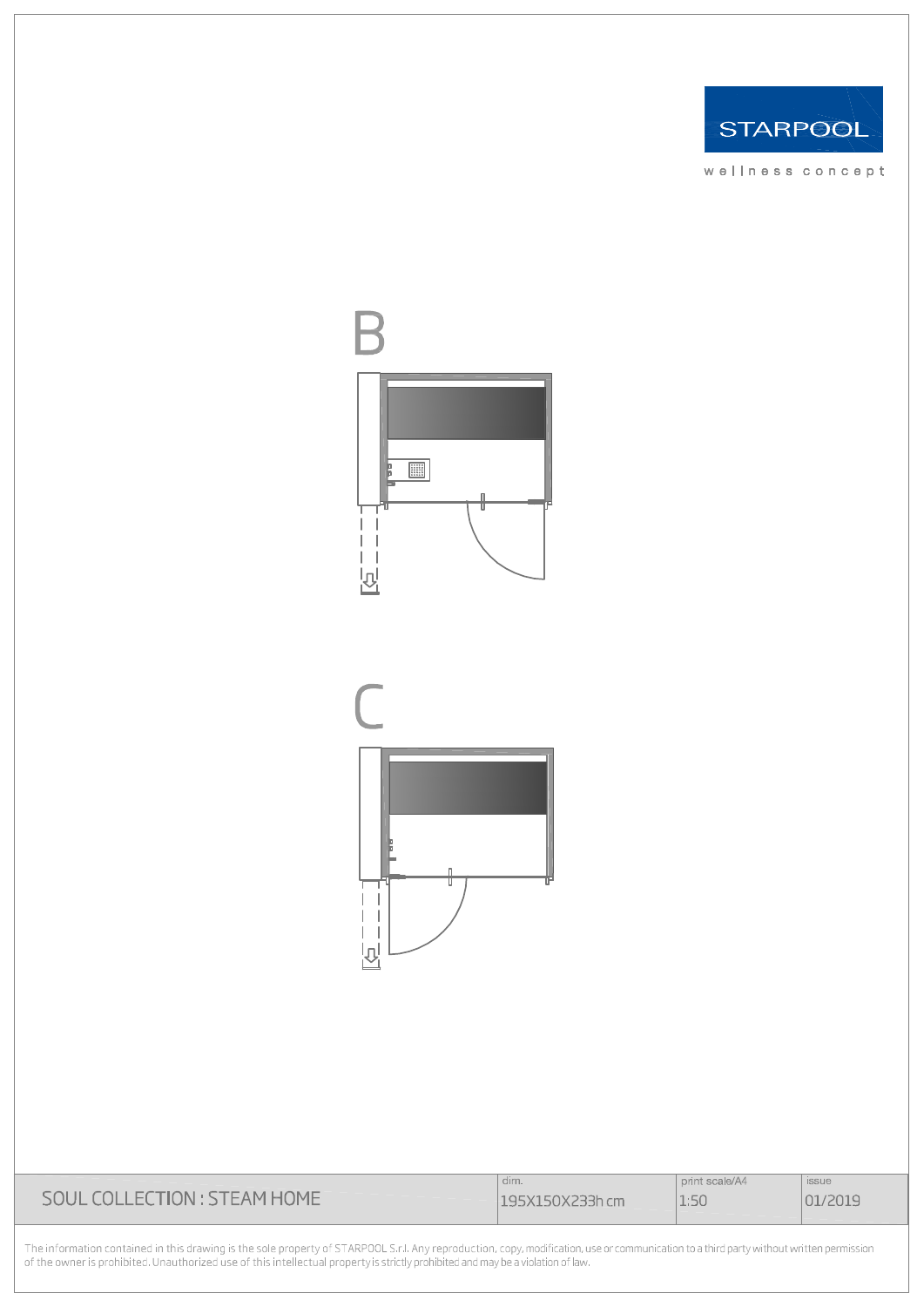

wellness concept



|                              | dim.            | print scale/A4 | issue   |
|------------------------------|-----------------|----------------|---------|
| SOUL COLLECTION : STEAM HOME | 195X195X233h cm | 1:50           | 01/2019 |

The information contained in this drawing is the sole property of STARPOOL S.r.l. Any reproduction, copy, modification, use or communication to a third party without written permission<br>of the owner is prohibited. Unauthori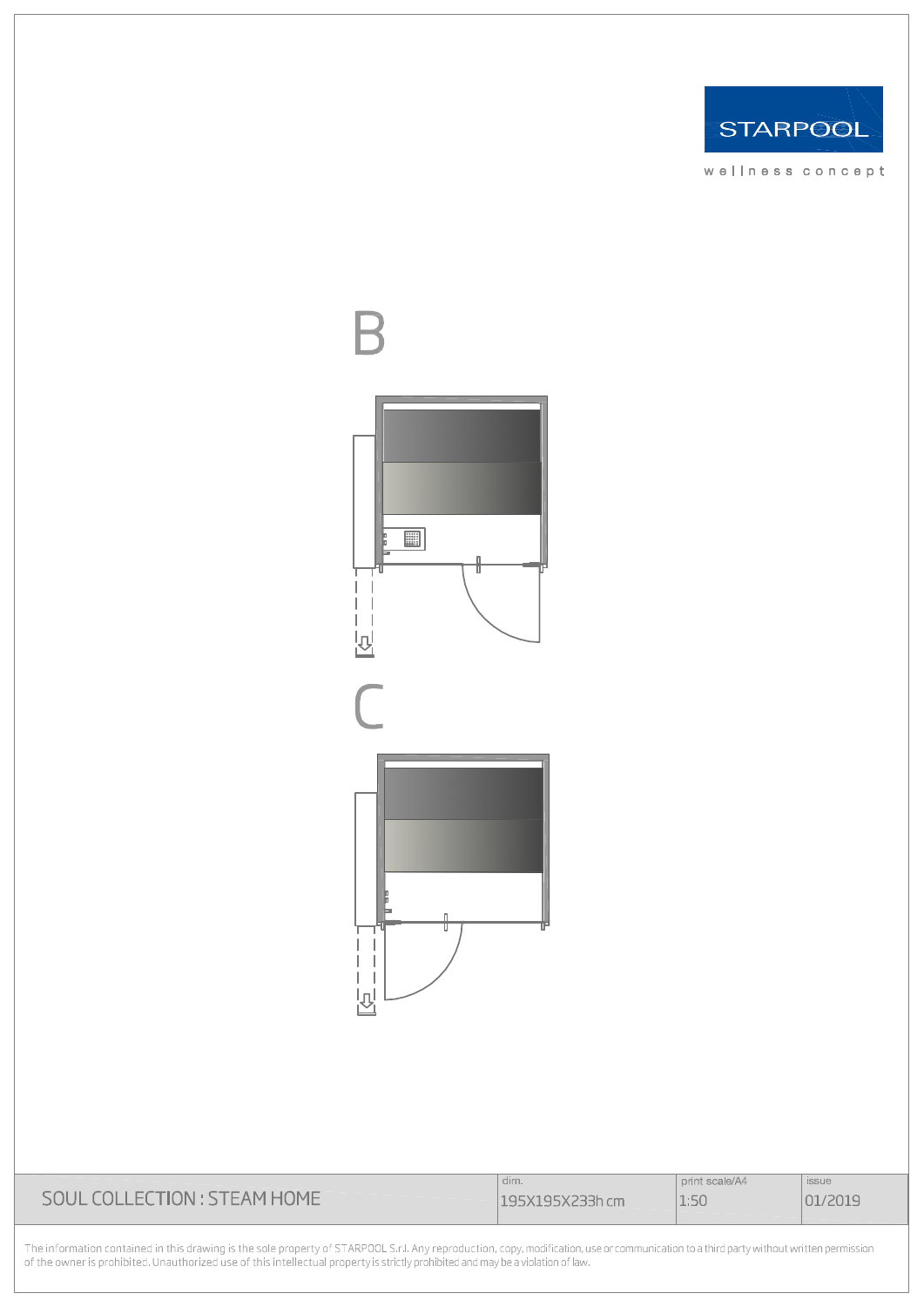

|                                      | dim.            | print scale/A4 | <i>issue</i> |
|--------------------------------------|-----------------|----------------|--------------|
| SOUL COLLECTION : STEAM PROFESSIONAL | 150X150X233h cm | 1:5C           | 02/2019      |
|                                      |                 |                |              |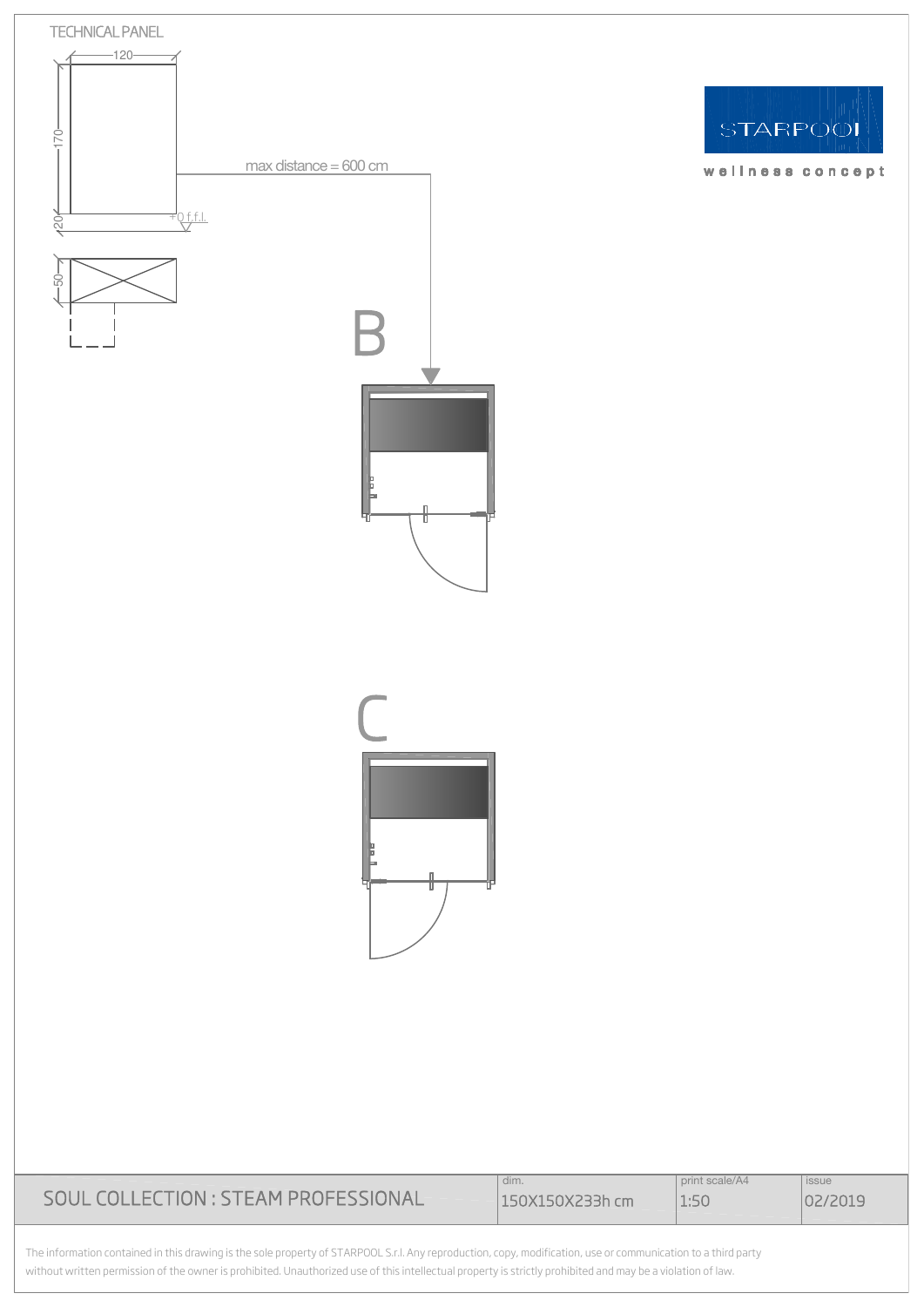

STARPOOL

wellness concept

|                                      | dim.            | print scale/A4 | <i>issue</i> |
|--------------------------------------|-----------------|----------------|--------------|
| SOUL COLLECTION : STEAM PROFESSIONAL | 195X150X233h cm | 1:50           | 02/2019      |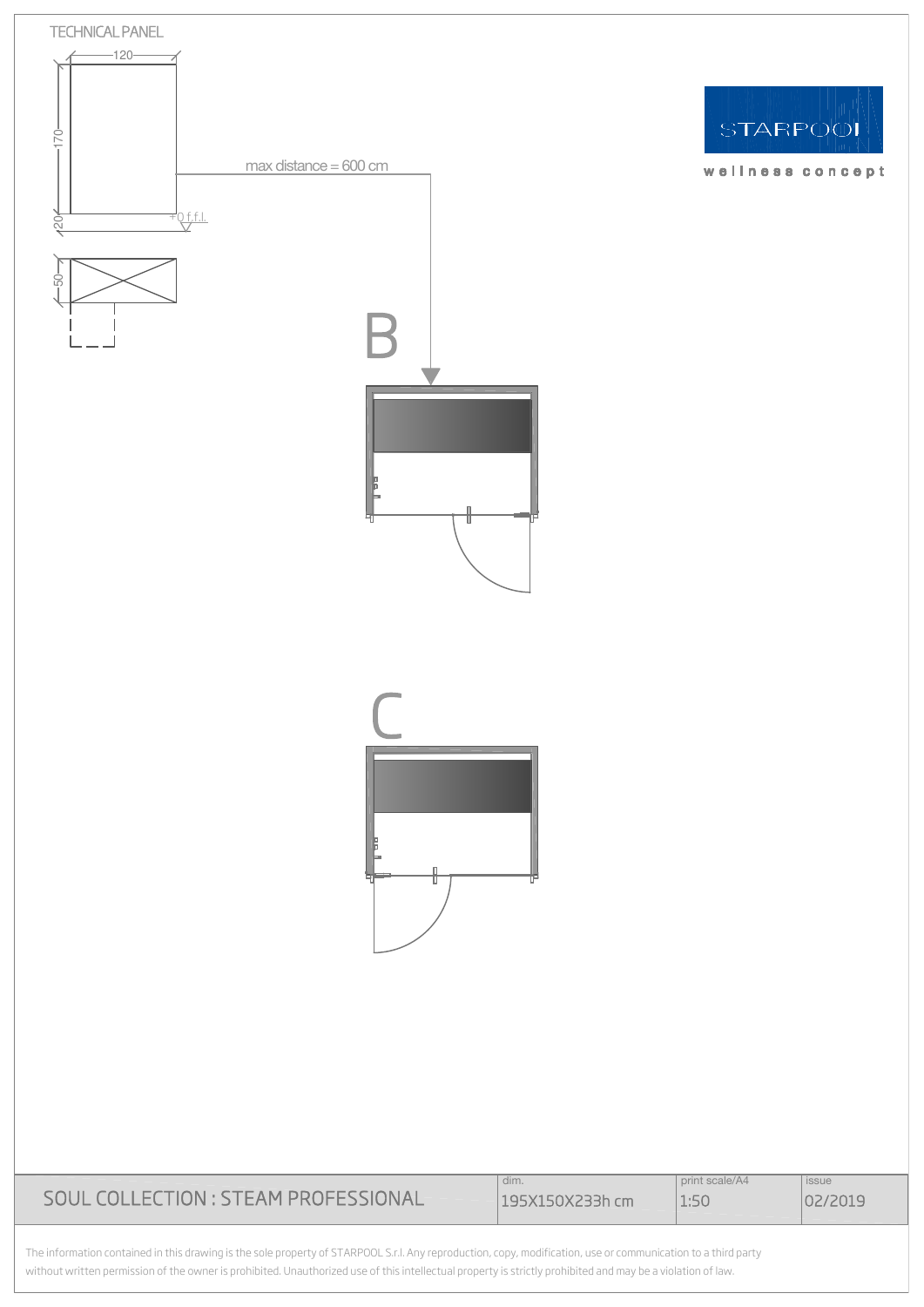